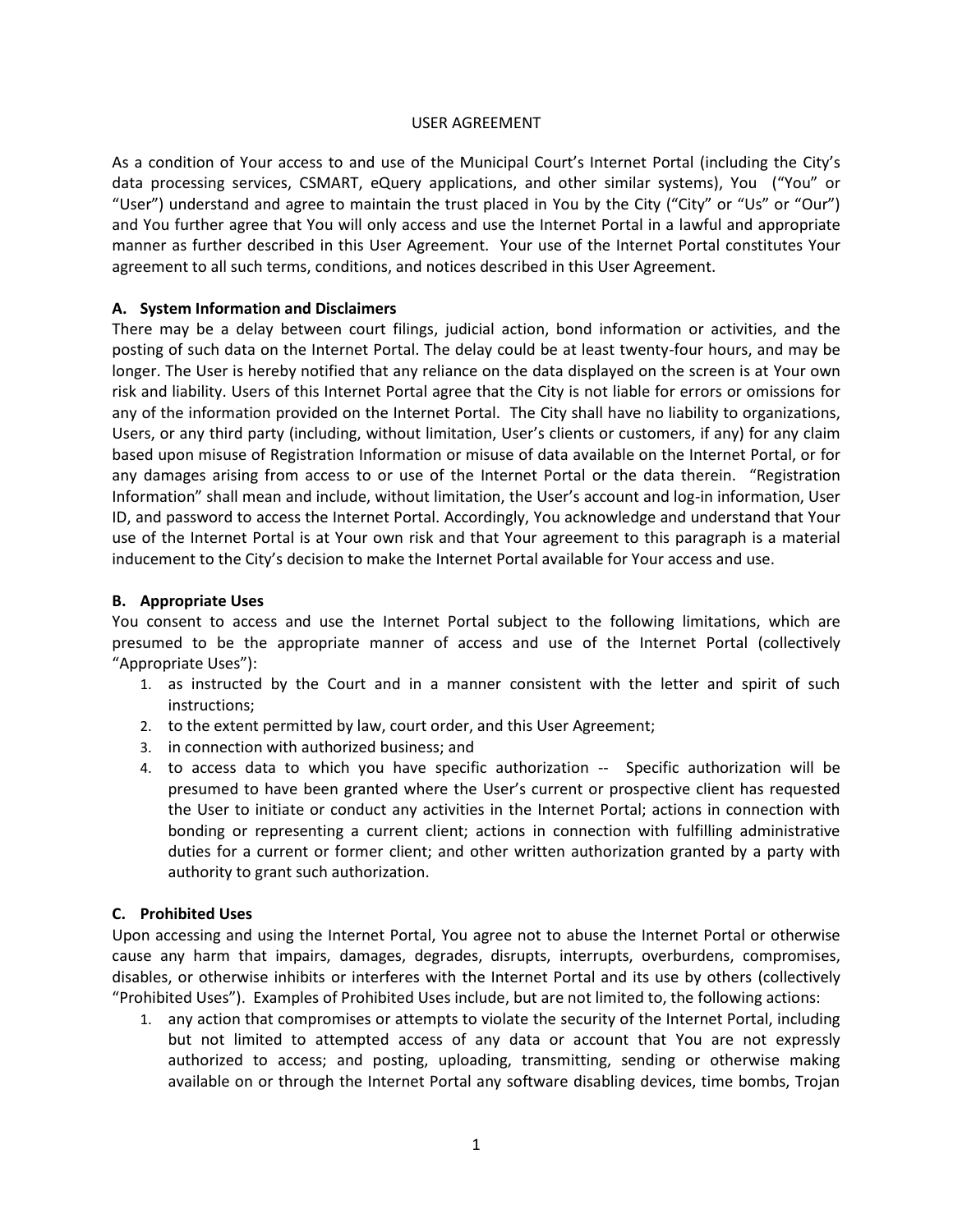horses, cancel bots, viruses, worms, bugs, corrupted files, spyware, adware, malware, malicious programs or code, or devices or defects of similar nature;

- 2. any means or manner of accessing or attempting to access the Internet Portal by any means other than through the interface that the City provides. Prohibited means or manners of access or attempted access of the Internet Portal include, without limitation, the use of scripts, bots, cheats, macros, crawlers, or any form of auto-responder; engaging in meta-searching or periodic caching of information, to access or use the Internet Portal; and the use of any other automated process or means to use or access the Internet Portal;
- 3. any means or manner of accessing or attempting to access the Internet Portal that are designed to, intended to, or are reasonably likely to disrupt, overwhelm, attack, hack, destroy, damage, disable, impair, alter, tamper or interfere with, the Internet Portal or related information technology resources including without limitation any record, content, communications, messaging, programming, hardware, functionality, security, or features on Our networks, servers or databases;
- 4. attempts or actual willful destruction or alteration of any data or record maintained in electronic form or otherwise available in the Internet Portal;
- 5. any actions intended to or reasonably likely to impede or interfere with others' access or use of the Internet Portal, in any way or by any means, whether remotely or by access to the City's property, premises, information technology systems or equipment, including, without limitation, by using administrator passwords or by masquerading as an administrator; and
- 6. for any purpose, through any method or manner of access, or any use that is unlawful, prohibited by, or inconsistent with this User Agreement and any laws, rules, regulations, or notices from the City.

**ANY ATTEMPT (WHETHER SUCCESSFUL OR UNSUCCESSFUL) TO PERFORM ANY OF THE PROHIBITED ACTS DESCRIBED IN THIS USER AGREEMENT, OR TO OTHERWISE UNDERMINE OR COMPROMISE THE OPERATION OF THE INTERNET PORTAL, MAY BE A VIOLATION OF CRIMINAL AND CIVIL LAW. SHOULD SUCH AN ATTEMPT BE MADE OR A VIOLATION OCCUR, THE CITY RESERVES THE RIGHT, IN ADDITION TO ITS OTHER REMEDIES, TO SEEK DAMAGES (INCLUDING WITHOUT LIMITATION ATTORNEYS' FEES) FROM ANY SUCH USER OR ORGANIZATION TO THE FULLEST EXTENT PERMITTED BY LAW, INCLUDING CRIMINAL PROSECUTION.**

#### **D. User Responsibilities**

As a condition of access to the Internet Portal, You acknowledge and agree to the following User responsibilities:

- 1. You will be solely responsible for maintaining the confidentiality of Your Registration Information. You will protect the Registration Information and the access it allows.
- 2. You will not share or disclose the Registration Information, including the User ID and password, to anyone outside of your organization. You may only authorize or permit your representative working on your behalf to access or use Your Registration Information or the Internet Portal by use of Your Registration Information. The Registration Information, including the User ID and password, may be monitored for compliance with this Agreement.
- 3. You may not access or use anyone else's Registration Information, or access or use the Internet Portal by use of anyone else's Registration Information.
- 4. You may not sub-license, transfer, sell, rent or assign Your Registration Information to any third party without the prior, written approval of the Director of the City of Houston Municipal Courts Department or his/her designee ("Director"). Any attempt to do so will be null and void and shall be considered a material breach of this User Agreement.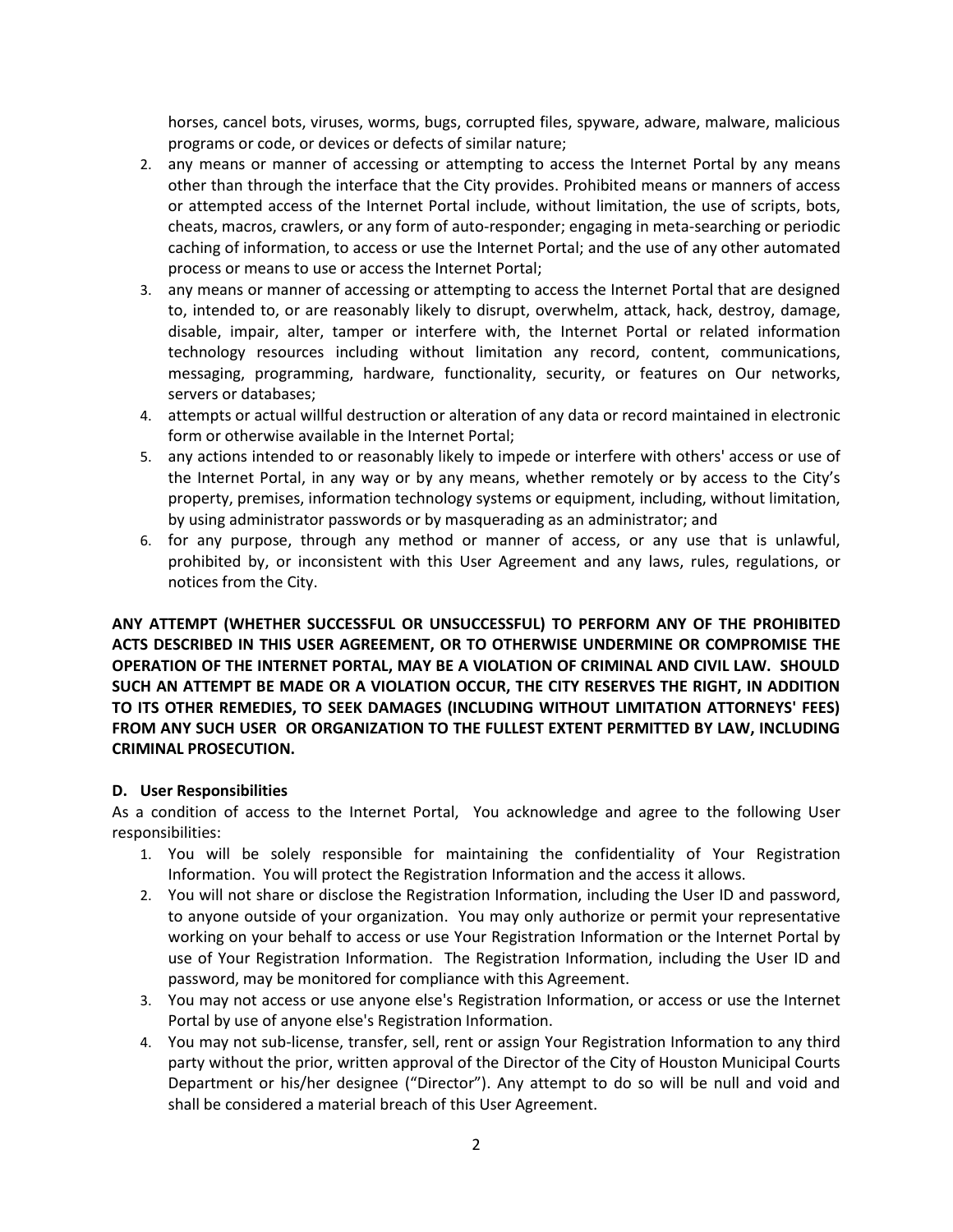- 5. The User, including an organization, must update the Registration Form with any change in User's or organization's contact information including, but not limited to, changes of address, legal name, phone or facsimile number(s), e-mail address, withdrawal of one or more Users from the organization, or any other information known by the User or organization that is part of User's or organization's contact information and Registration Form.
- 6. You will promptly (e.g. within 24 hours) report to the Internet Portal administrator to have Your password changed when You suspect that it is compromised (for example, in the event of a loss, theft or unauthorized disclosure or use of Your Registration Information). An organization is solely responsible for maintaining and updating the Registration Information, including the organizational User IDs and passwords, if any, used to access the Internet Portal in accordance with applicable requirements as set forth herein and on the Internet Portal.
- 7. Users and organizations agree to assume all risks and liabilities associated with accessing data available from the Internet Portal, including any unauthorized or unlawful use, disclosure, or release of any personal or private data, any information deemed by law to be confidential, or any information where the use or disclosure of such information is otherwise protected or restricted by law (collectively "Protected Information"). If a User or Organization discovers or has reason to be believe an unauthorized or unlawful use, disclosure, or release of Protected Information has occurred or is likely to occur, the User or Organization shall (a) immediately (e.g. within 8 hours or less) notify the Internet Portal Administrator in writing; (b) comply with all applicable federal, state, and local laws; (c) take reasonable steps to remedy the incident and prevent its reoccurrence; and (d) reasonably assist and cooperate with the Internet Portal Administrator and Director to address the situation, including assisting the City in investigating and assessing the extent and nature of the situation.
- 8. You are solely responsible for all access or visitation to, usage of, or activity on, Your account, profile, or Registration Information including, but not limited to, use of the account or profile by any person who uses Your Registration Information, with or without authorization, or who has access to any computer, mobile or other device on which Your account, profile, or Registration Information resides or is accessible.
- 9. Organizations are solely responsible to control all Registration Information, including User IDs and passwords assigned to Users by the organization. The Internet Portal Administrator may immediately suspend access to the Internet Portal for a User or an organization if the Director suspects unauthorized use of any Registration Information or in the event of an activity that might compromise the Internet Portal.
- 10. You will be held responsible for any actual or attempted security breach traceable to Your Registration Information. Organizations will also be held responsible for any actual or threatened security breaches traceable to the organization or its employees, agents, or personnel.
- 11. Without further notice to the User or organization, the Internet Portal Administrator will disable an account or access to or use of the Internet Portal in the event that any of the following events occur or the Internet Portal Administrator suspects the events have occurred:
	- a. unauthorized use of Registration Information;
	- b. any User or organization activity that may compromise the Internet Portal or appears to otherwise violate this User Agreement; or
	- c. if Registration Information, including a User ID or password, is compromised in any way.
- 12. Your signature on this User Agreement is an acknowledgement that You have read and accept the terms and conditions of this User Agreement. Knowingly gaining access to this Internet Portal, in violation of this User Agreement, may result in immediate termination and revocation of access, and penalties under applicable laws and statutes.